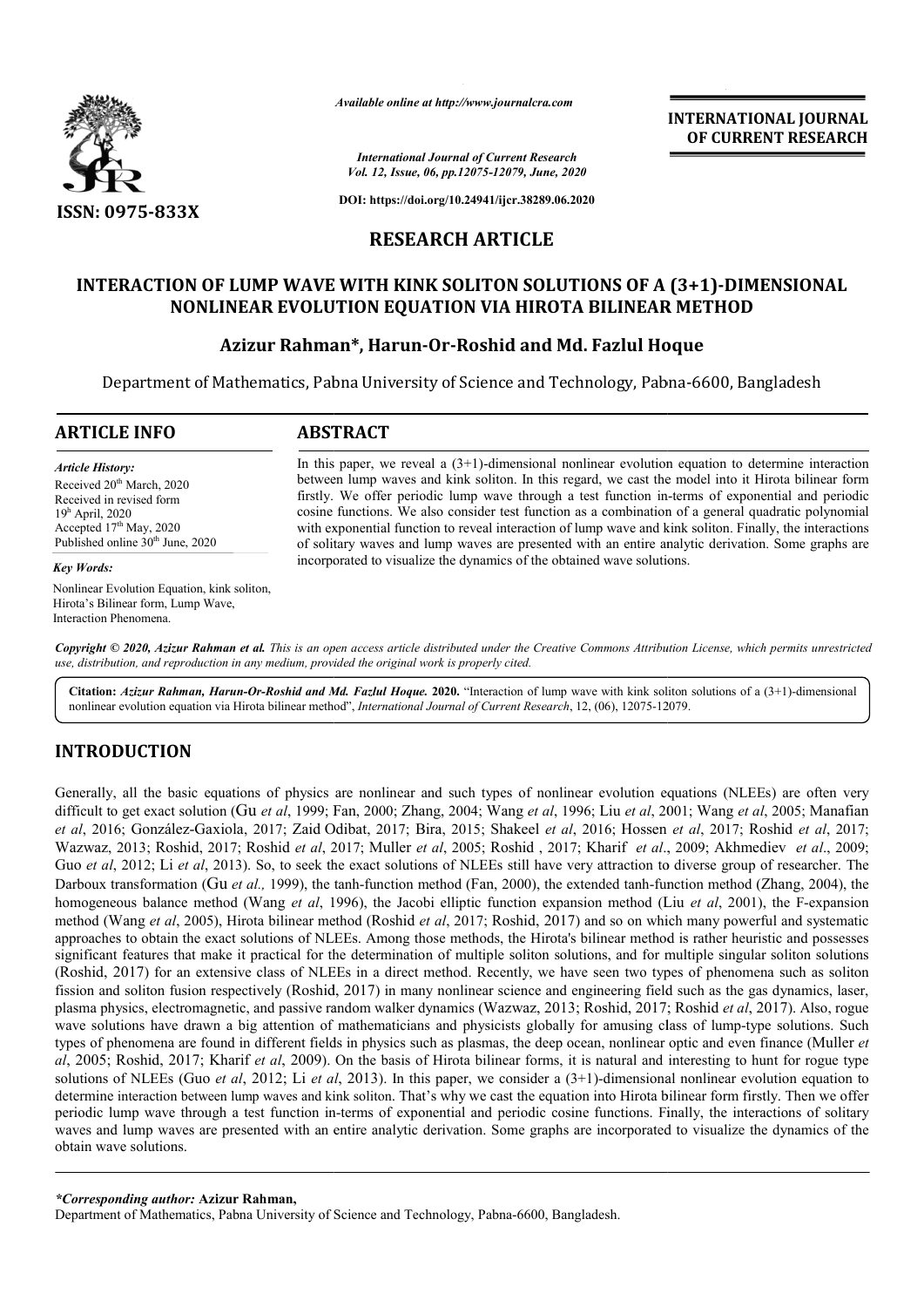### **2. Lump and solitary wave solutions to the Breaking Soliton equation**

### **2.1 The bilinear form of (3+1) D nonlinear evolution equation**

Consider the  $(3+1)$ -dimensional nonlinear evolution equation as

$$
u_{yt} - u_{xxxy} - 3(u_x u_y)_x - 3u_{xx} + 3u_{zz} = 0.
$$
 (1)

Through the dependent variable transformation as

$$
u = 2(\ln f)_x,\tag{2}
$$

Eq.(1) can be reduce to bilinear D operator form.

Substitute the equation (2) with  $f = f(x, y, z, t)$  into equation (1) we obtain

$$
(D_t D_y - D_x^3 D_y - 3D_x^2 + 3D_z^2)f.f = 0
$$
\n(3)

where  $D_t D_y$ ,  $D_x^3 D_y$ ,  $D_x^2$  and  $D_z^2$  are all the bilinear derivative operators (20, paper) defined by

$$
D_x^{\alpha} D_y^{\beta} D_t^{\gamma} (\rho Q) = \left(\frac{\partial}{\partial x} - \frac{\partial}{\partial x^{\prime}}\right)^{\alpha} \left(\frac{\partial}{\partial y} - \frac{\partial}{\partial y^{\prime}}\right)^{\beta}
$$
  
 
$$
\times \left(\frac{\partial}{\partial t} - \frac{\partial}{\partial t^{\prime}}\right)^{\gamma} \rho(x, y, t) Q(x^{\prime} y^{\prime} t^{\prime}) \Big|_{x^{\prime}=x, y^{\prime}=y, t^{\prime}=t}
$$
 (4)

Using formula Eq.(4), Eq.(3)reduces to

$$
f(x_{xxy} - f_{xxx}f_y - 3f_xf_{xy} + 3f_{xx}f_{xy} = 0.
$$
 (5)

#### **2.2 Lump wave solutions**

Let us adopt that Eq. (5) has a ansatz in the following form:

$$
f = l_1 \cos(a_1 x + a_2 y + a_3 z + a_4 t) + \exp(a_5 x + a_6 y + a_7 z + a_8 t) + l_2 \exp\left\{-(a_5 x + a_6 y + a_7 z + a_8 t)\right\}
$$
 (6)

where  $a_i$ ,  $(1 \le i \le 8)$  are arbitrary constants to be determined later. Setting Eq. (6) into bilinear form Eq. (5), we obtain some polynomials which are functions of the variables  $x, y, z$  and  $t$ . Equating all the coefficient of  $\cos$ ,  $\sin$  and  $\exp$  to be zero, we can obtain the set of algebraic equations for  $a_i$ ,  $(1 \le i \le 8)$ . Solving the system with the aid of symbolic computation system Maple, gives the following relations between the parameters  $a_i$ :

**Set-1:**

$$
a_1 = 0, \ a_4 = -\frac{3a_3^2}{a_2}, a_5 = \frac{\sqrt[3]{P}}{2a_2} - 4a_3^{-1}\sqrt{P}, a_6 = 0, a_7 = 4a_3^{-1}\sqrt{P} - \frac{\sqrt[3]{P}}{2a_2},
$$
\n<sup>(7)</sup>

Where  $P = (4a_2a_8 + 4\sqrt{\frac{a_2a_8 + 32a_3}{a}})a_2^2$ 2 3 3 2 8 3  $(4a_2a_8 + 4\sqrt{\frac{a_2^3a_8^2 + 32a_3^3}{a_2}})a$  $P = (4a_2a_8 + 4\sqrt{\frac{a_2^3a_8^2 + 32a_3^3}{a_2^2}})a_2^2$  and  $a_2, a_3, a_8$  are arbitrary constants.

Therefore, substituting Eq. (7) and Eq. (6) along with Eq.(2) yields the following periodic lump wave solution,

$$
u = 2(\ln f)_x,\tag{8}
$$
where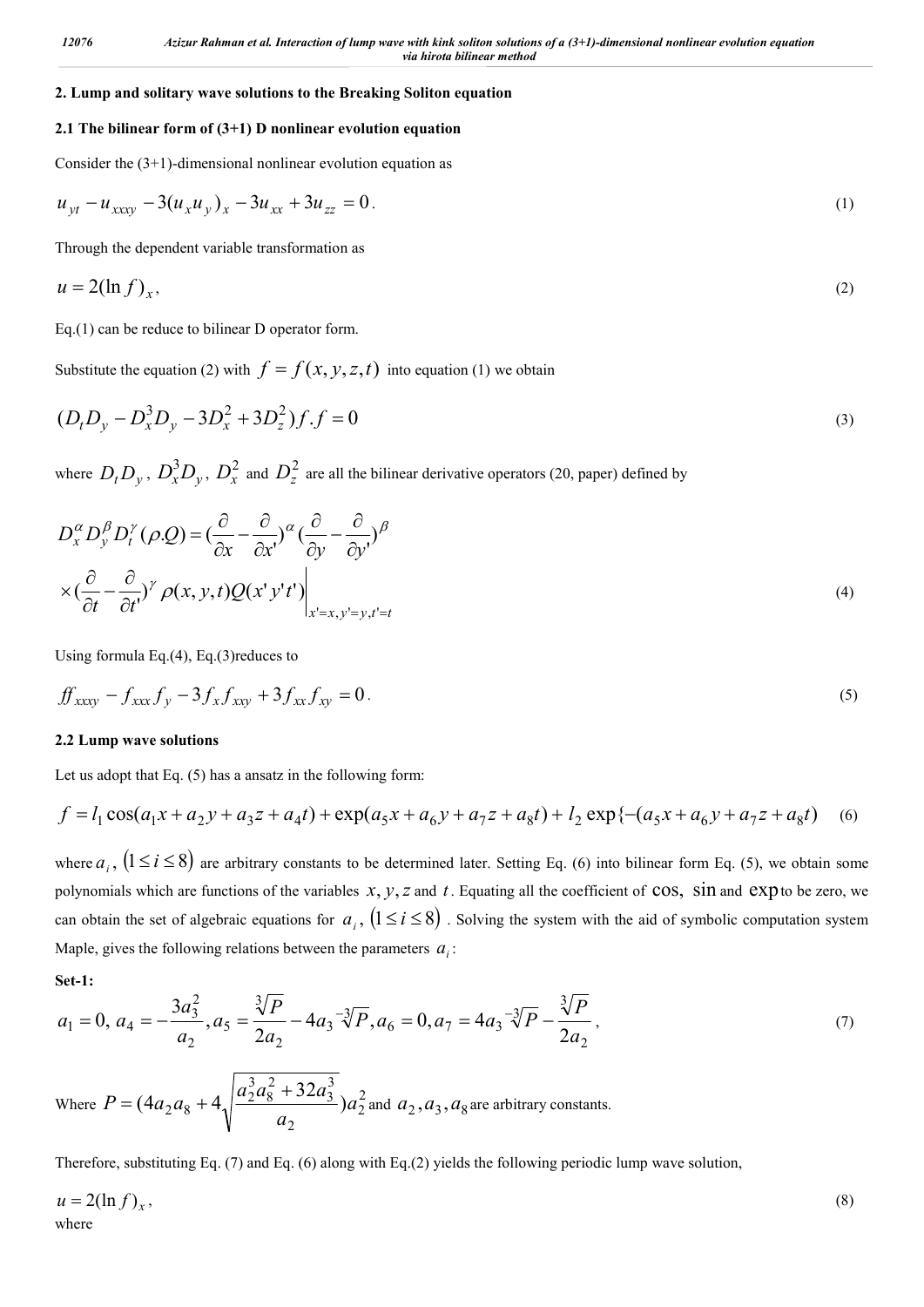$$
f = l_1 \cos(a_2 y + a_3 z - \frac{3a_3^2}{a_2}t) + \exp\left\{(\frac{\sqrt[3]{P}}{2a_2} - 4a_3 - \sqrt[3]{P}\right)x - (\frac{\sqrt[3]{P}}{2a_2} - 4a_3 - \sqrt[3]{P})z + a_8t\right\}
$$
  
+  $l_2 \exp\left\{-(\frac{\sqrt[3]{P}}{2a_2} - 4a_3 - \sqrt[3]{P}\right)x + (\frac{\sqrt[3]{P}}{2a_2} - 4a_3 - \sqrt[3]{P})z - a_8t\right\}$   
and  $P = (4a_2 a_8 + 4\sqrt{\frac{a_2^3 a_8^2 + 32a_3^3}{a_2}})a_2^2$ .

Fig.1 shows the sketch of lump waves occurs periodically for the values  $a_2 = 2$ ,  $a_3 = a_8 = 1$ ,  $l_1 = l_2 = 1$ , (a) gives 3D views from which one can reveal the lump wave or one dimensional rogue wave feathers in the  $xt$  – plane at  $y = z = 0$ . It is also clear that the Fig.1 of Eq. (8) is the familiar eye-shaped lump wave solution which has a local deep whole and a height peak (clears from the views (b)) in each lump wave. Besides this, we discover that lump wave has the uppermost peak in its surrounding waves. The figures in the other plane exhibits similar characteristics but periodicity of lump may differ.



Fig 1. Lump wave solution (8) for Eq. (1) by choosing suitable parameters:  $a_2=2, a_3=a_8=1, l_1=l_2=1.$  (a) Perspective view **of the wave at**  $y = z == 0$ . (b) Corresponding contour plot of the wave.

Set-2: 
$$
a_1 = 0
$$
,  $a_4 = -\frac{3a_3^2}{a_2}$ ,  $a_5 = \frac{\sqrt[3]{P}}{2a_2} + 4a_3 - \sqrt[3]{P}$ ,  $a_6 = 0$ ,  $a_7 = \frac{\sqrt[3]{P}}{2a_2} + 4a_3 - \sqrt[3]{P}$ , (9)  
where  $P = (4a_2a_8 + 4\sqrt{\frac{a_2^3a_8^2 - 32a_3^3}{a_2}})a_2^2$  and  $a_2, a_3, a_8$  are arbitrary constants.

Therefore, substituting Eq. (9) and Eq. (6) along with Eq.(2) yields the following periodic lump wave solution,  $u = 2(\ln f)_x$ , (10)

Where

$$
f = l_1 \cos(a_2 y + a_3 z - \frac{3a_3^2}{a_2}t) + \exp\left\{(\frac{\sqrt[3]{P}}{2a_2} - 4a_3^{-\sqrt[3]{P}})x + (\frac{\sqrt[3]{P}}{2a_2} - 4a_3^{-\sqrt[3]{P}})z + a_8t\right\}
$$
  
+  $l_2 \exp\left\{-(\frac{\sqrt[3]{P}}{2a_2} - 4a_3^{-\sqrt[3]{P}})x - (\frac{\sqrt[3]{P}}{2a_2} - 4a_3^{-\sqrt[3]{P}})z - a_8t\right\}$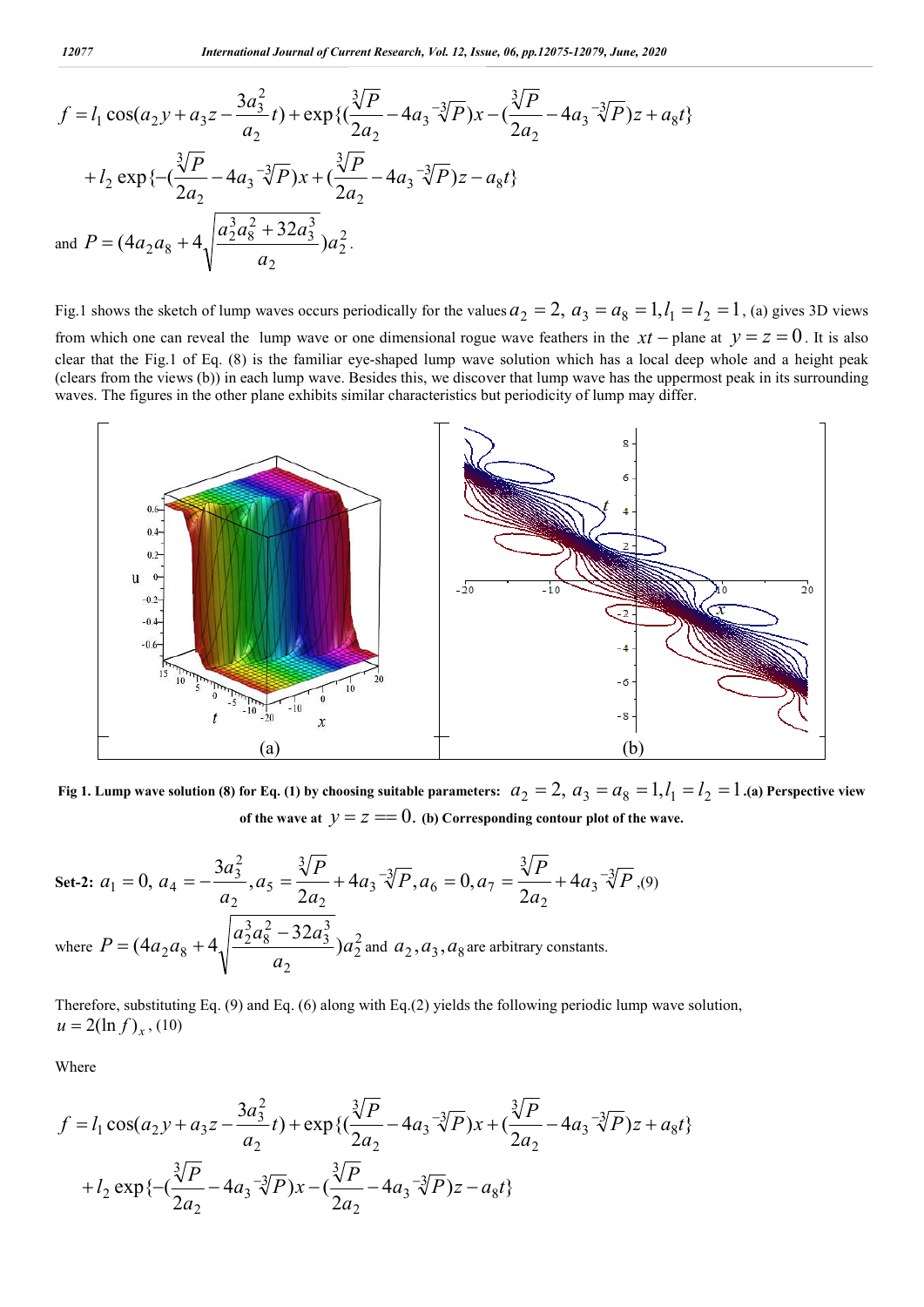where 
$$
P = (4a_2a_8 + 4\sqrt{\frac{a_2^3a_8^2 - 32a_3^3}{a_2}})a_2^2
$$
 and  $a_2, a_3, a_8$  are arbitrary constants.

Fig.2 shows the sketch of lump waves occurs periodically for the values  $a_2 = 2$ ,  $a_3 = a_8 = 1$ ,  $l_1 = l_2 = 1$ , (a) gives 3D views from which one can reveal the lump wave or one dimensional rogue wave feathers in the  $xt$  – plane at  $y = z = 0$ . It is also clear that the Fig.2 of Eq. (10) is the familiar eye-shaped lump wave solution which has a local deep whole and a height peak (clears from the views (b)) in each lump wave. Besides this, we discover that lump wave has the uppermost peak in its surrounding waves. The figures in the other plane exhibits similar characteristics but periodicity of lump may differ (see Fig-2(c) and (d) in the  $xv$  – plane).



Fig. 2. Lump wave solution (10) for Eq. (1) by choosing suitable parameters:  $a_2 = 2$ ,  $a_3 = a_8 = 1$ ,  $l_1 = l_2 = 1$ .(a) Perspective view of the **wave at**  $y = z = 0$ . (b) Corresponding contour plot of the wave.

#### **3.Conclusions**

This paper focuses based on the Hirota bilinear process, we have adequately offered two collision phenomena between a solitary type lump wave and a periodic cosine function solution to the  $(3+1)$ -dimensional nonlinear evolution equation. The lump wave comes in term of two exponentials and periodicity comes in term of cosine function and after collision the interaction exhibits as periodic breather type periodic lump waves. Also the results have been presented graphically via 3D plot, contour plots to realize the real dynamics of the interactive waves. These outcomes are incorporated to visualize the dynamics of the obtained wave solutions in the study of water waves in mathematical physics and engineering phenomena.